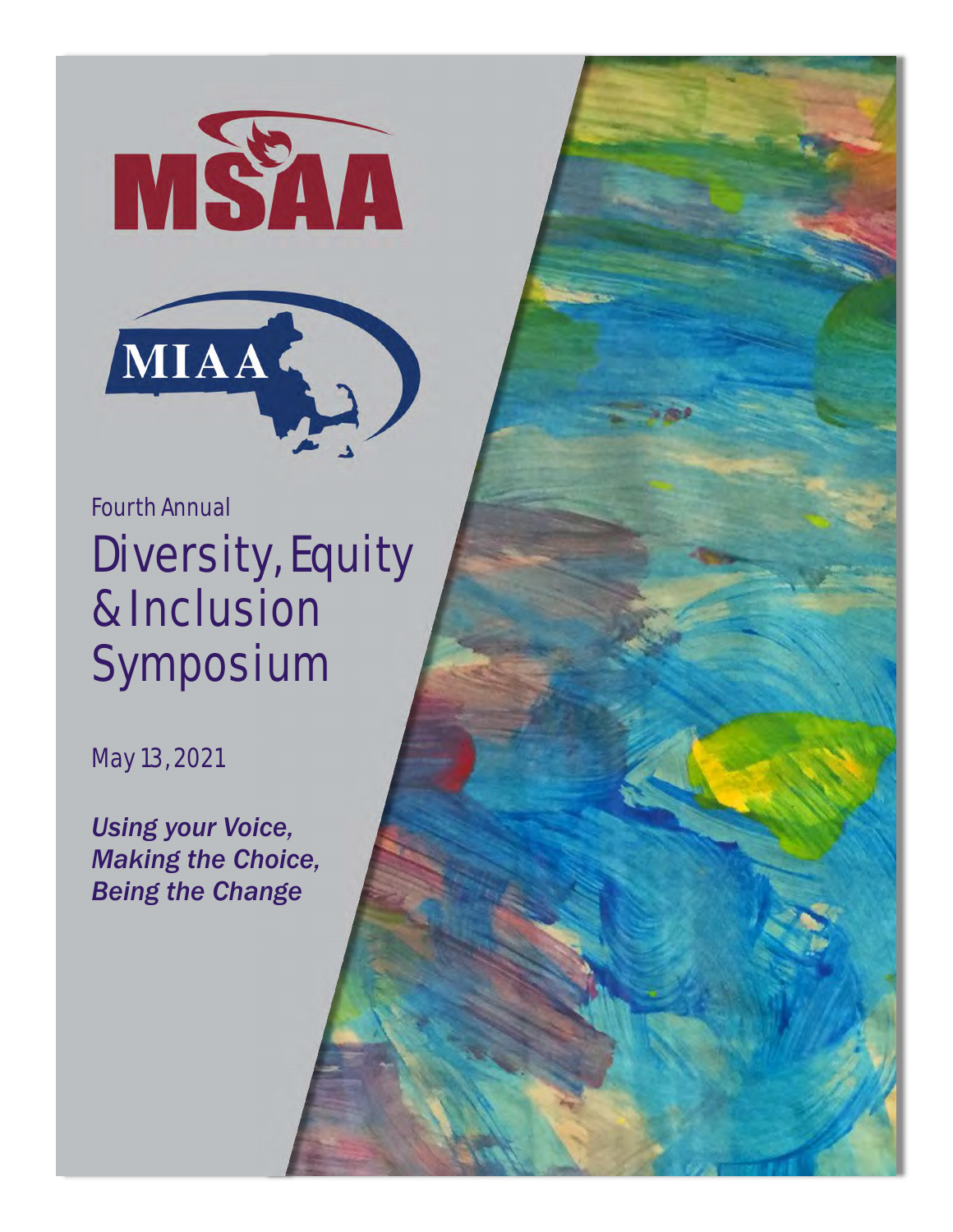



## 4th Annual Diversity, Equity & Inclusion Symposium Thursday, May 13, 2021

Dear Symposium Participant,

Thank you for joining us at the 4th annual MIAA/MSAA Diversity, Equity & Inclusion Symposium. The mission of the DEIC is to foster diversity among our member schools, athletic directors, coaches, and student athletes by promoting inclusiveness, awareness, and acceptance. Our theme for the Symposium is: "Using Your Voice, Making the Choice, Being the Change." The targeted audience is school administrators, teachers, athletic directors, guidance counselors, adjustment counselors, and other school staff. This year we want to celebrate the success of our DEI efforts while recognizing the dire need for continued work in these arenas. Given the current state of our country, the promotion of social justice and inclusion has never been more important.

We would like to extend our appreciation to the many schools and communities represented here today. Thank you for your commitment to this conference and wanting to help your respective school communities become more inclusive.

"When the Whole World is Silent, Even One Voice Becomes Powerful." - *Malala Yousafzai* 

"Our lives begin to end the day we become silent about the things that matter." - *Martin Luther King, Jr.*

Sincerely,

Kathleen McSweeney & Michael Rubin *MIAA/MSAA Diversity, Equity & Inclusion Committee Liaisons*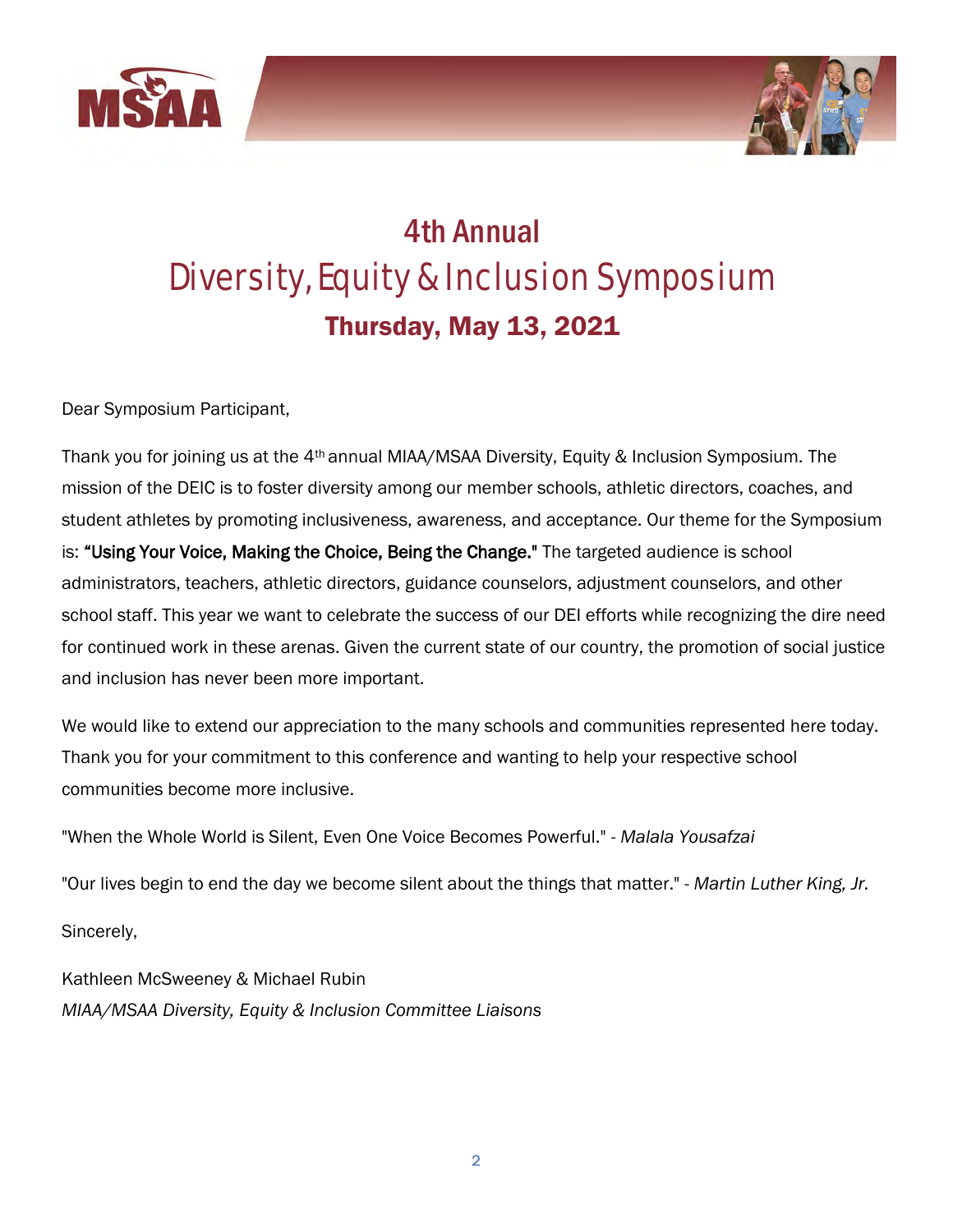



| Diversity, Equity & Inclusion Symposium             |                                                                                                                                                                                                                                                                                                                                                                                                                                                                                                                                                                                                                                                                                                                                                                                                                                                                                                                                                                                                                                                                                                                                                                                                                                                                                                                          |  |
|-----------------------------------------------------|--------------------------------------------------------------------------------------------------------------------------------------------------------------------------------------------------------------------------------------------------------------------------------------------------------------------------------------------------------------------------------------------------------------------------------------------------------------------------------------------------------------------------------------------------------------------------------------------------------------------------------------------------------------------------------------------------------------------------------------------------------------------------------------------------------------------------------------------------------------------------------------------------------------------------------------------------------------------------------------------------------------------------------------------------------------------------------------------------------------------------------------------------------------------------------------------------------------------------------------------------------------------------------------------------------------------------|--|
| <b>Thursday, May 13, 2021</b>                       |                                                                                                                                                                                                                                                                                                                                                                                                                                                                                                                                                                                                                                                                                                                                                                                                                                                                                                                                                                                                                                                                                                                                                                                                                                                                                                                          |  |
| $9:00$ a.m. $-12:30$ p.m.<br><b>REGISTER ONLINE</b> |                                                                                                                                                                                                                                                                                                                                                                                                                                                                                                                                                                                                                                                                                                                                                                                                                                                                                                                                                                                                                                                                                                                                                                                                                                                                                                                          |  |
| 8:30 - 9:00 a.m.                                    | <b>Computer Login</b>                                                                                                                                                                                                                                                                                                                                                                                                                                                                                                                                                                                                                                                                                                                                                                                                                                                                                                                                                                                                                                                                                                                                                                                                                                                                                                    |  |
| $9:00$ a.m.                                         | <b>Welcome</b><br><b>Mackenson Charles</b><br>MIAA/MSAA Diversity, Equity & Inclusion Committee                                                                                                                                                                                                                                                                                                                                                                                                                                                                                                                                                                                                                                                                                                                                                                                                                                                                                                                                                                                                                                                                                                                                                                                                                          |  |
| $9:05 - 9:25$ a.m.                                  | <b>Keynote Address</b><br><b>Ron Walker</b><br>Executive Director, Coalition of Schools Educating Boys of Color (COSEBOC)                                                                                                                                                                                                                                                                                                                                                                                                                                                                                                                                                                                                                                                                                                                                                                                                                                                                                                                                                                                                                                                                                                                                                                                                |  |
| $9:25 - 9:30$ a.m.                                  | <b>Transition to Workshop</b>                                                                                                                                                                                                                                                                                                                                                                                                                                                                                                                                                                                                                                                                                                                                                                                                                                                                                                                                                                                                                                                                                                                                                                                                                                                                                            |  |
| $9:30 - 10:10$ a.m.                                 | <b>Equity with Intentionality</b><br><b>Phil Fogelman</b><br>Education Director, Anti-Defamation League New England<br>The achievement gap, disparities in discipline, bias incidents, students' efforts to address<br>social and racial injustice, and other factors have led to new and expansive school-based<br>equity and inclusion initiatives. This presentation will examine the need for intentionality in<br>developing and implementing the initiatives to facilitate systemic change.                                                                                                                                                                                                                                                                                                                                                                                                                                                                                                                                                                                                                                                                                                                                                                                                                        |  |
| 10:10 - 10:15 a.m.                                  | <b>Transition to Workshop</b>                                                                                                                                                                                                                                                                                                                                                                                                                                                                                                                                                                                                                                                                                                                                                                                                                                                                                                                                                                                                                                                                                                                                                                                                                                                                                            |  |
| $10:15 - 10:55$ a.m.                                | <b>Asian American Youth and the Model Minority Myth;</b><br><b>Removing the Shroud of Silence</b><br><b>Catherine Wong</b><br>Director of Equity Implementation, Leadership Brainery<br>This presentation will address the systems of privilege and institutional barriers that are<br>shaped by the model minority myth discourse. In order to assist in building collaborative<br>relationships, increasing global understanding and promoting solidarity within schools,<br>organizations and communities, we need to address the oppressive effects of the model<br>minority myth beyond its influence on Asians Americans, to include the intersectionality<br>with other forms of institutionalized racism. Specific strategies to break the silence,<br>expand the dialogue and deepen the understanding of the model minority stereotype in an<br>effort to weaken existing systems of privilege will be identified. Ms. Wong will 1) share<br>personal stories of her awakening to the influences of the model minority myth in her<br>cultural identity development, 2) highlight strategies for challenging the model minority<br>myth's effects on succeeding generations of youth, and 3) facilitate dialogue focused on<br>supporting Asian American students' efforts to raise their 'voices for change.' |  |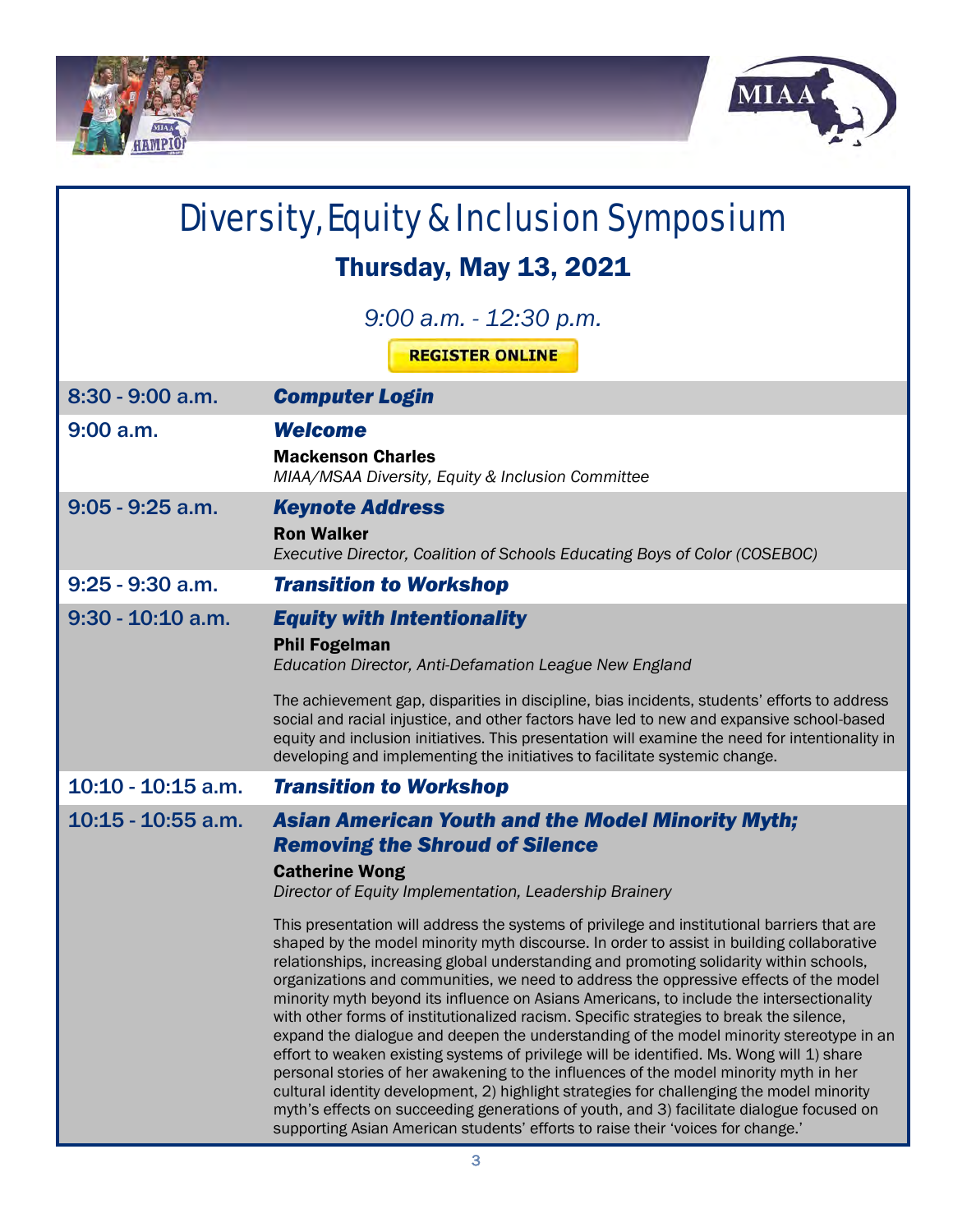



| 10:55 - 11:00 a.m. | <b>Transition to workshop</b>                                                                                                                                                                                                                                                                                                                                                                                                                                                                                                                                                                                                                                                                                                                                                                                                                                                                               |
|--------------------|-------------------------------------------------------------------------------------------------------------------------------------------------------------------------------------------------------------------------------------------------------------------------------------------------------------------------------------------------------------------------------------------------------------------------------------------------------------------------------------------------------------------------------------------------------------------------------------------------------------------------------------------------------------------------------------------------------------------------------------------------------------------------------------------------------------------------------------------------------------------------------------------------------------|
| 11:00 - 11:40 a.m. | <b>Promoting Resilience and Healthy Outcomes for</b><br><b>Transgender Students</b><br><b>Jeff Perrotti</b><br>Founding Director, DESE Safe Schools Program for LGBTQ Students<br><b>Elijah Oyenuga</b><br>Transgender Awareness & Inclusion Consultant<br><b>Landon Callahan</b><br>Consultant, DESE Safe Schools Program for LGBTQ Students<br>This interactive session will highlight policies, best practices, and resources for<br>supporting lesbian, gay, bisexual, transgender, queer, and questioning (LGBTQ) students<br>and families, with a focus on transgender and gender diverse youth. As students are<br>beginning to socially transition their gender as early as preschool, this session will<br>provide a context for understanding gender identity and expression, and feature the<br>experiences of students, parents, and educators who have successfully navigated this<br>terrain. |
| 11:40 - 11:45 a.m. | <b>Transition to Workshop</b>                                                                                                                                                                                                                                                                                                                                                                                                                                                                                                                                                                                                                                                                                                                                                                                                                                                                               |
| 11:45 - 12:25 p.m. | What does an Antiracist School Look Like and How do I Get<br><b>Started?</b><br><b>Kathy Lopes</b><br>Director of Diversity, Equity and Inclusion, Newton Public Schools<br>Dr. Henry J. Turner<br>Principal, Newton North High School<br>Although the term antiracism has been around for a long time as the work to<br>dismantle systemic racism, there has been a greater focus on antiracism over the last<br>few years. This workshop will help you understand that great leaders must use an                                                                                                                                                                                                                                                                                                                                                                                                          |
|                    | antiracist lens no matter what school you lead. You will learn about the different<br>components of what an antiracist school should look like and walk away with strategies<br>that you can use to start this work in your school.                                                                                                                                                                                                                                                                                                                                                                                                                                                                                                                                                                                                                                                                         |
| 12:25 - 12:30 p.m. | <b>Closing Remarks / Conference Evaluation</b><br><b>Dr. Carrol Blake</b><br>MIAA/MSAA Diversity, Equity & Inclusion Committee<br>Founder & President, Blake Associates                                                                                                                                                                                                                                                                                                                                                                                                                                                                                                                                                                                                                                                                                                                                     |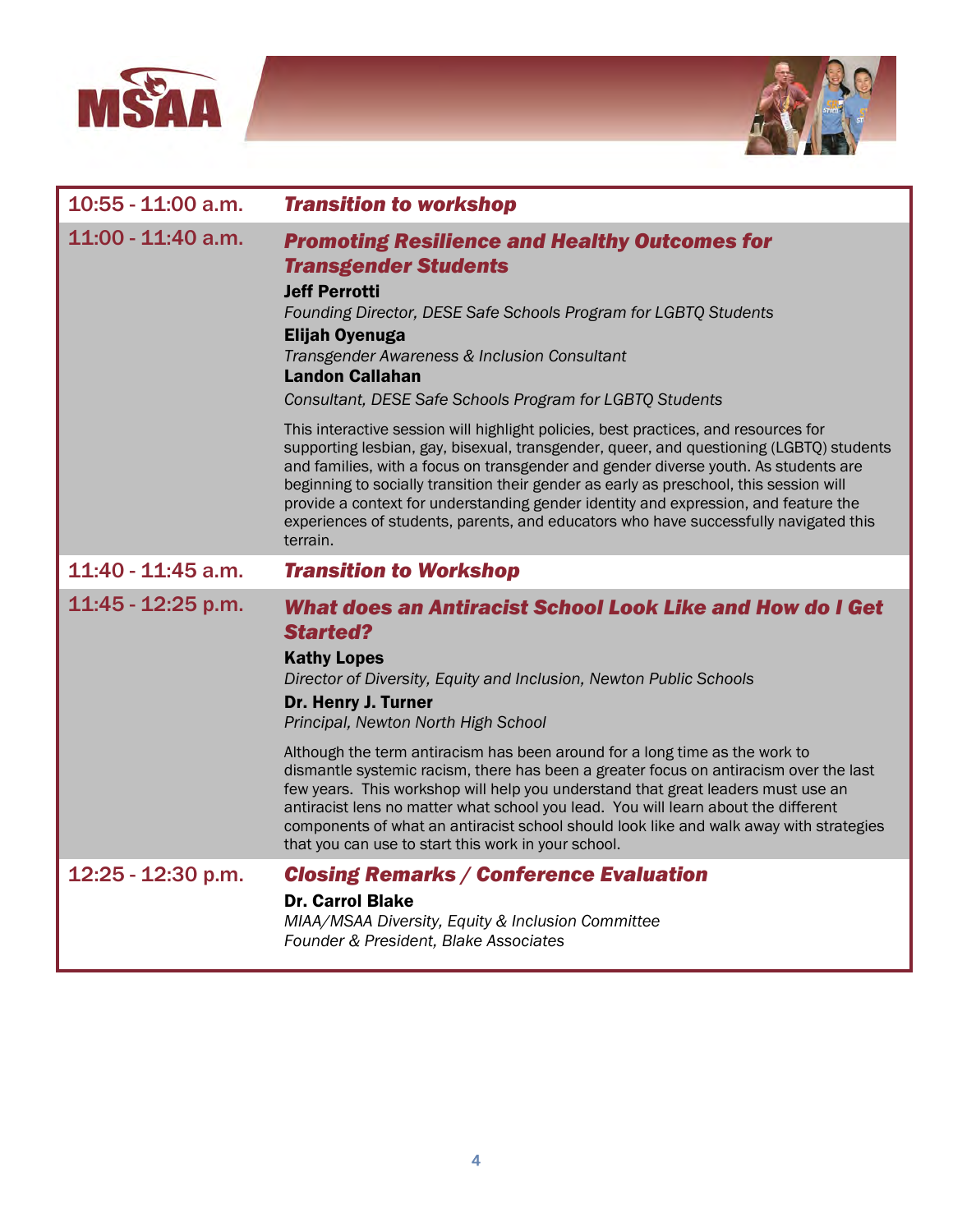



# Keynote Speaker



### Ron Walker *Executive Director* Coalition of Schools Educating Boys of Color (COSEBOC)

Ron Walker has over 45 years of experience serving as a teacher, principal, staff developer, and consultant in various educational communities. Currently, Ron serves as the Executive Director and is a founding member of the Coalition of Schools Educating Boys of Color. The mission of COSEBOC, founded in 2007, is to connect, inspire, support and strengthen school leaders dedicated to the social, emotional and academic development of boys and young men of color. Under his leadership COSEBOC is impacting over 600 schools across the nation with a combined student population of over 300,000. COSEBOC has been recognized for its work on changing the negative narrative often perpetuated by the media and others to a positive counter narrative that lifts up the gifts, talents and promise possessed by boys and young men of color.

Ron has also grown the visibility of COSEBOC and has made many presentations on the national and state level. He has presented to the U.S. Department of Education, College Board, California Association of African American Administrators and Superintendents, The American Public Health Association, The Council of Urban Boards of Education as well as being interviewed by Soledad O'Brien on the topic of Educating Black Males.

He was also invited to attend President Obama's My Brother's Keeper Forum held at the White House. Ron has been recognized for his service in education by the Boston Public Schools, Boston College School of Education, Temple University School of Education, The Omega Psi Phi Fraternity Inc. and many community groups. He was nominated for Ebony's Magazine Manifest Award for individuals making substantial contributions in the field of education. Ron has authored two publications on leadership and is featured in numerous education articles. He remains steadfastly committed to high quality education for children and particularly boys and young men of color and other underserved populations.

> Coalition of Schools Educating Boys of Color (COSEBOC) *rwalker@coseboc.org*  855-267-3262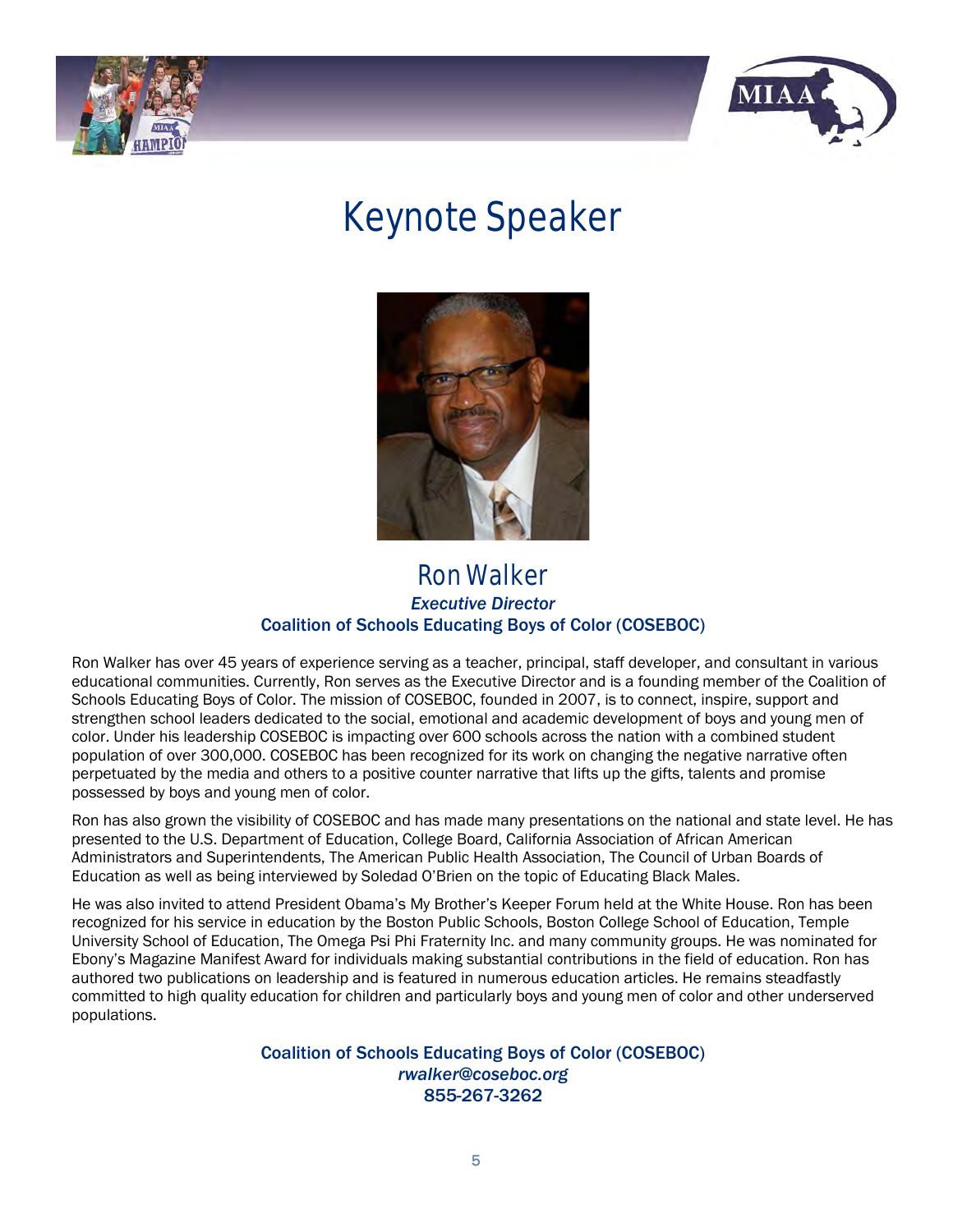



## Workshop Speakers



#### Phil Fogelman *Education Director*  Anti-Defamation League New England

A former classroom teacher, Phil Fogelman has been developing and advancing education programs for more than 35 years. As Education Director at the New England Anti-Defamation League and its A WORLD OF DIFFERENCE® Institute, Phil has been leading efforts to facilitate safe, equitable and inclusive schools in which all aspects of human identity are respected and valued.

> www.newengland.adl.org *pfogelman@adl.org*



### Catherine Wong *Director of Equity Implementation* Leadership Brainery

Catherine Wong is a highly recognized diversity, equity and inclusion practitioner scholar, whose career spans K-12 through higher education. Ms. Wong also assists non-profit organizations to develop and implement strategic action plans that are co-constructed with the very youth and community it intends to serve. Her effectiveness is the result of her direct ability to advocate from the heart, and to be unwavering in supporting youth and early career educators/ professionals of color - all while engaging with the Aloha spirit of community and care, drawn from her Chinese Hawaiian cultural background.

Currently, Ms. Wong is working part time as the Director of Equity Implementation for Leadership Brainery, a Massachusetts non-profit organization committed to preparing diverse and first generation college students for postgraduate education and high wage careers. Most recently, she was the Director of Urban Outreach Initiatives, Boston College. Ms. Wong also serves on the Boston Public Schools Equity Roundtable; Executive Committee, Consortium of Colleges and Universities, Institute for the Recruitment of Teacher (IRT), Board of Advisors for E3, Education, Excellence and Equity; and, as an Expert Panelist for the Global Diversity, Equity and Inclusion Benchmarks (GDEIB).

> www.leadershipbrainery.org *catherinewongconsults@gmail.com*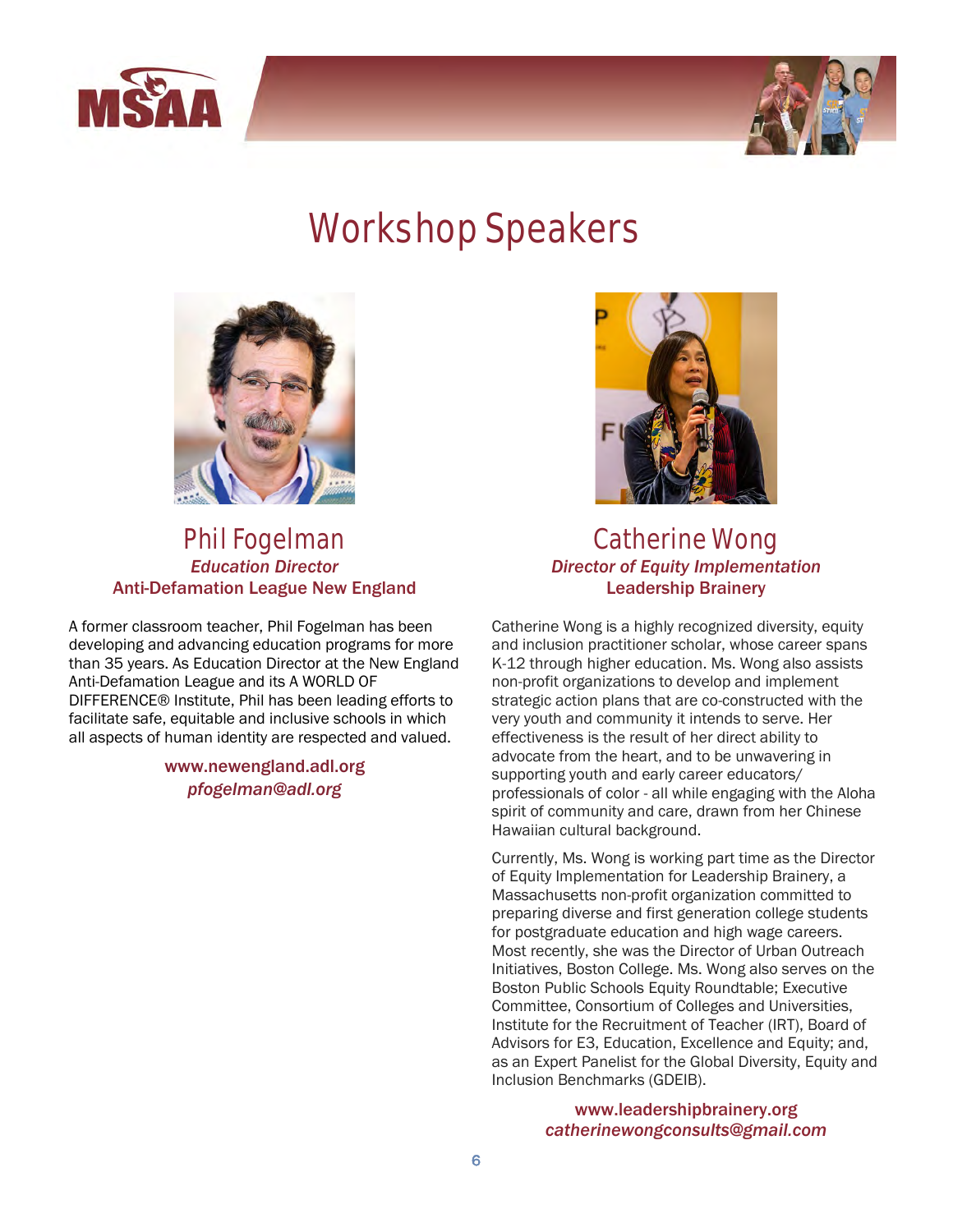



# Workshop Speakers



### Elijah Oyenuga *Consultant*  Transgender Awareness & Inclusion

Elijah Oyenuga is a transgender man who has worked as an educational consultant for the past five years. Elijah has had the pleasure of working with several schools and organizations, including the Gay, Lesbian, and Straight Education Network (GLSEN), Boston Gay and Lesbian Adolescent Social Services (GLASS), Partners in Sex Education, Boston Public Schools, and the Massachusetts Department of Education's Safe Schools Program for LGBTQ Students. Elijah has given keynote speeches and provided LGBTQ cultural competency training to public and private school personnel, health providers, student leaders, and families.

#### www.elijahoyenuga.com *Oyenugatosin324@gmail.com*



### Jeff Perrotti *Founding Director*  DESE Safe Schools Program for LGBTQ Students

Jeff Perrotti is the founding director of the Safe Schools Program for LGBTQ Students, an antibullying initiative of the Massachusetts Department of Elementary and Secondary Education and the Massachusetts Commission on LGBTQ Youth. He is the co-author, with Kim Westheimer, of the book, When the Drama Club is Not Enough. Jeff has conducted numerous workshops on gender, sexual orientation, and school climate for school administrators, counselors, teachers, nurses, parents, coaches, and students. Jeff is the 2020 recipient of MIAA's Michael J. Kane Award, given in recognition of efforts to promote the health and well-being of children and young adults across Massachusetts. Jeff facilitated the development of Massachusetts' pioneering Guidance on Gender Identity and has assisted schools across New England where students have transitioned their gender. Jeff also teaches and advises students at Harvard University, where he has received several awards for excellence in teaching.

> *www.doe.mass.edu/sfs/lgbtq jmperrotti@gmail.com*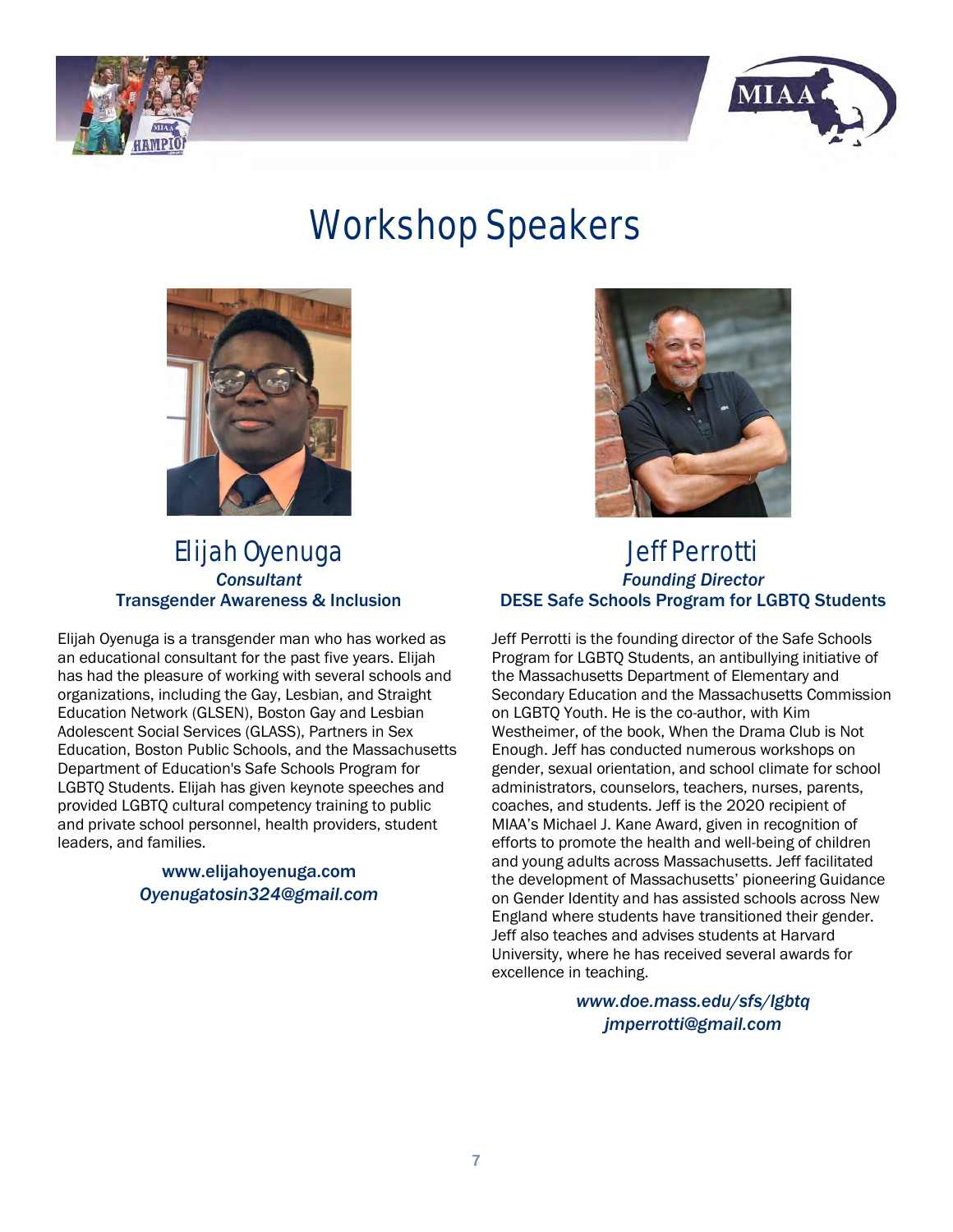



# Workshop Speakers



### Dr. Henry J. Turner *Principal* Newton North High School

With 15 years of experience as a high school administrator, Dr. Henry Turner is most proud of the collaborative environment and efforts he works to establish to empower students to fight hate and bigotry within their school community. Committed to preparing his students to flourish in an increasingly digital future, Turner has led two successful 1:1 laptop programs, on the premise that technology is a means to solve real world problems, create equitable opportunities for all, and narrow economic and racial gaps. Recognized for his inclusive leadership style and dedication to student advocacy, Dr. Turner was named 2021 K12 Principal of the Year. The award recognized his efforts to implement antiracist learning skills, incorporate culturally responsive instructional practices, and ensure sustainability of these practices by addressing necessary structural and systematic changes to combat systemic racism. He has a newsletter on social justice leadership<https://bit.ly/SocialJusticeLead.>

#### www.henryjturner.com *henry@henryjturner.com*



#### Kathy Lopes *Director of Diversity, Equity and Inclusion* Newton Public Schools

Kathy Lopes is a licensed clinical social worker and educator with decades of experience working in education, mental health, non-profit, and government sectors. She began her career as a school social worker in Boston, MA then Washington, DC and has settled back in her home city of Boston where she has held numerous managerial and administrative roles in the field of social work and education. Throughout her career, equity and inclusion have remained an integral part of her leadership and strategic planning priority.

Currently, she is the Director of Diversity, Equity, and Inclusion for the Newton Public Schools system, and in addition, holds a longstanding adjunct faculty role at Simmons University School of Social Work, teaching the Dynamics of Racism and Oppression Course. She is a sought-after guest lecturer and public speaker on topics of cultural humility, equity, and social justice.

> www.inklusionconsulting.com *inklusionconsulting@gmail.com*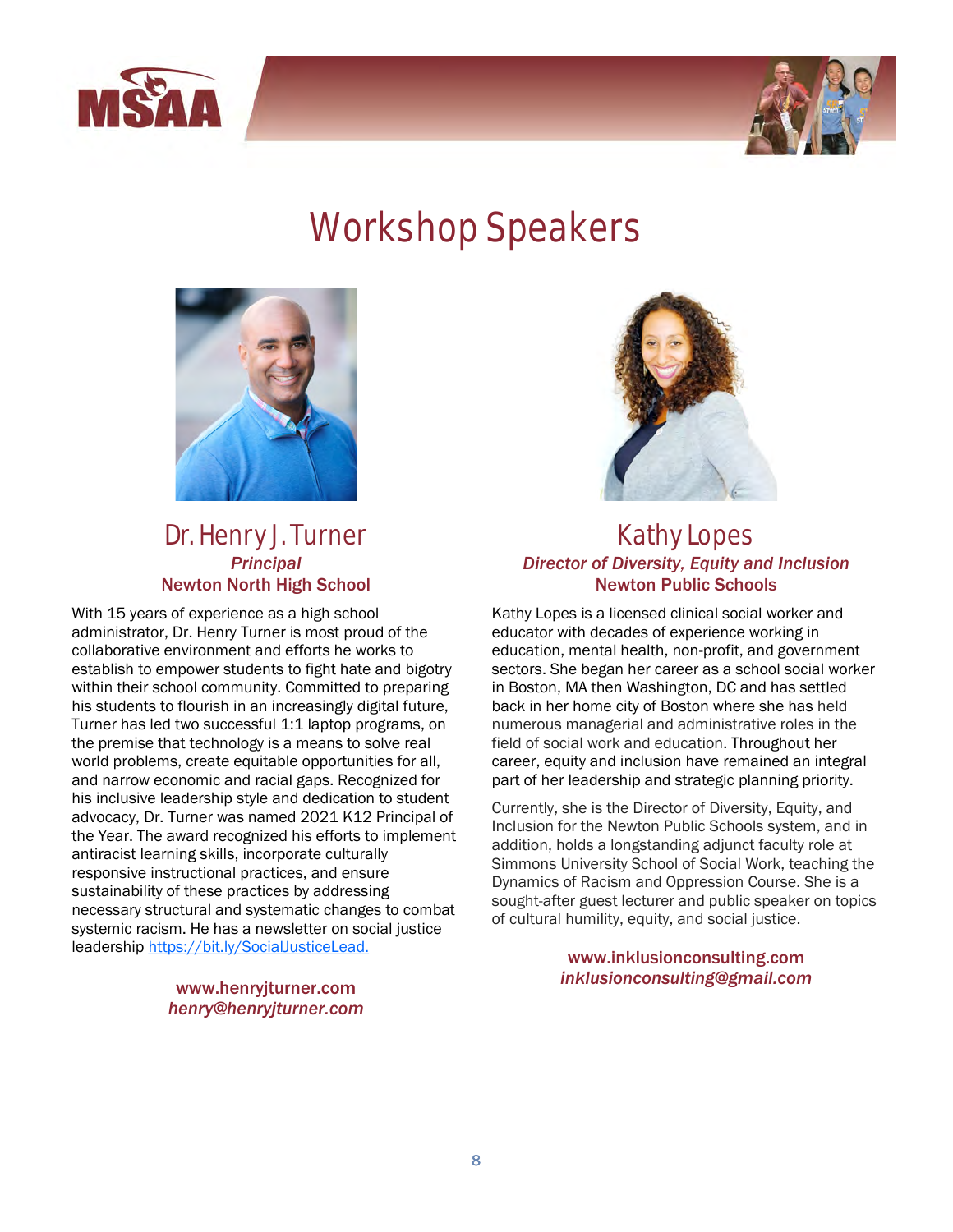



## Symposium Resources



MIAA/MSAA 508-541-7997 www.miaa.net



Anti-Defamation League New England 617-406-6300 www.newengland.adl.org



Blake Associates Educational & Diversity **Consultants** 617-594-5356



DESE Safe Schools Program safeschoolsprogram@doe.mass.edu 617-624-5495 www.doe.mass.edu/sfs/lgbtq



Thomas Leadership Solutions, Inc. 617-610-5785 www.t-ls.org



Leadership Brainery www.leadershipbrainery.org



Adaptive Sports New England 617.690.9103 www.adaptivesportsne.org



Coalition of Schools Educating Boys of Color 855-267-3262 www.coseboc.org



Elijah Oyenuga 617-792-1253 www.elijahoyenuga.com



Special

Olympics

Special Olympics **Massachusetts** 508-485-0986 www.specialolympicsma.org



Henry J. Turner, Ed.D. www.henryjturner.com



inKLusion Consulting, LLC www.inklusionconsulting.org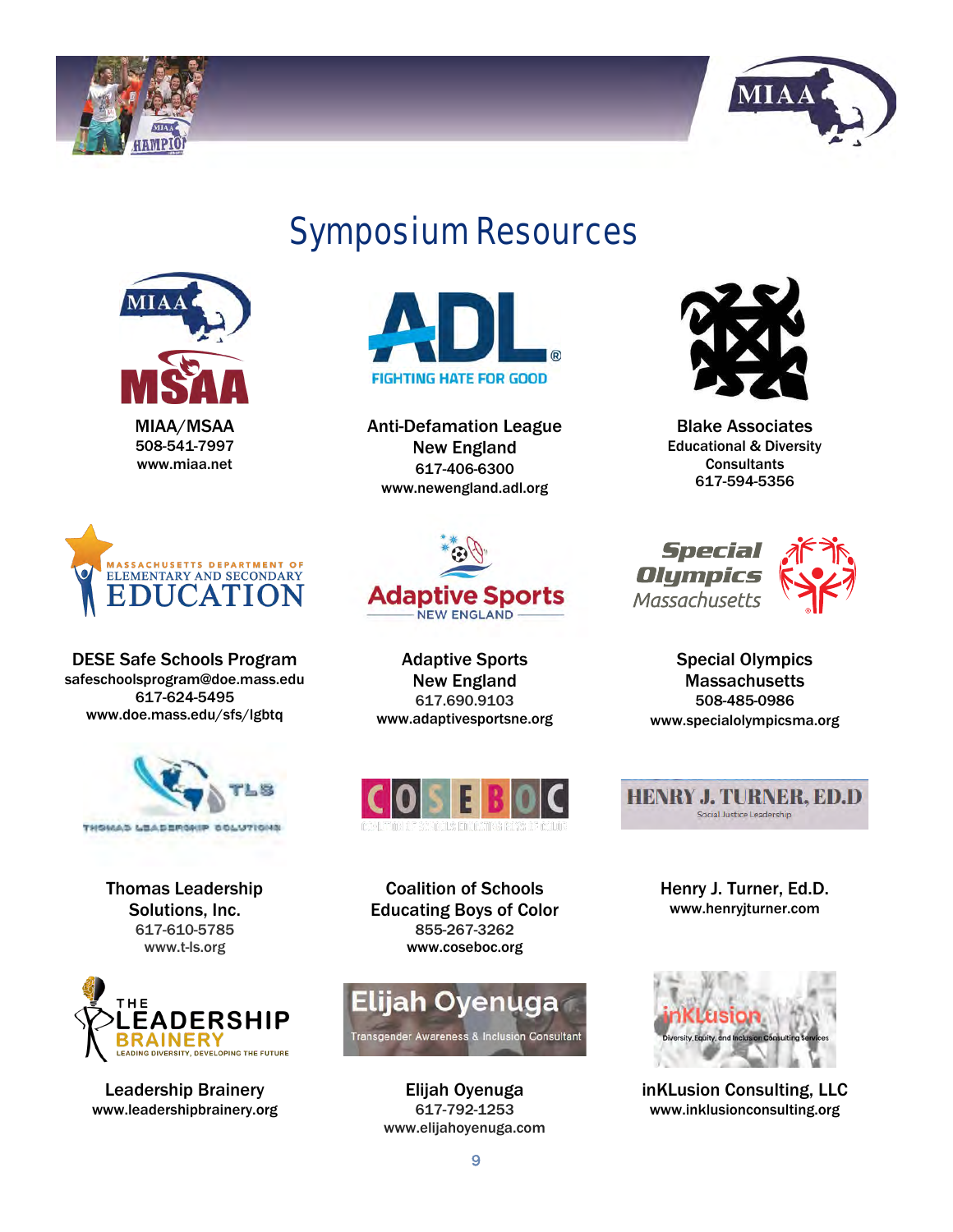



## Special Thanks

### Thank you to the Planning Subcommittee members who helped to organize the 4th Annual MIAA/MSAA Diversity, Equity and Inclusion Symposium:



Mackenson Charles

*Planning Subcommittee Chair*

Dr. Carroll Blake Dawud Brown Patricia Gonzalez Steve Kendall Nampeera Lugira Kathy Lutz Kathleen E. McSweeney Jeff Perrotti Gwen Nauls Kevin Ross Stephanie Sibley Dr. Dwayne Thomas Henry Turner Joe Walsh

### *Please Join Us on Social Media* #Inclusion

Follow MSAA & MIAA on *Social Media* for updates about upcoming programs and important information. @MSAA\_33 & @MIAA033





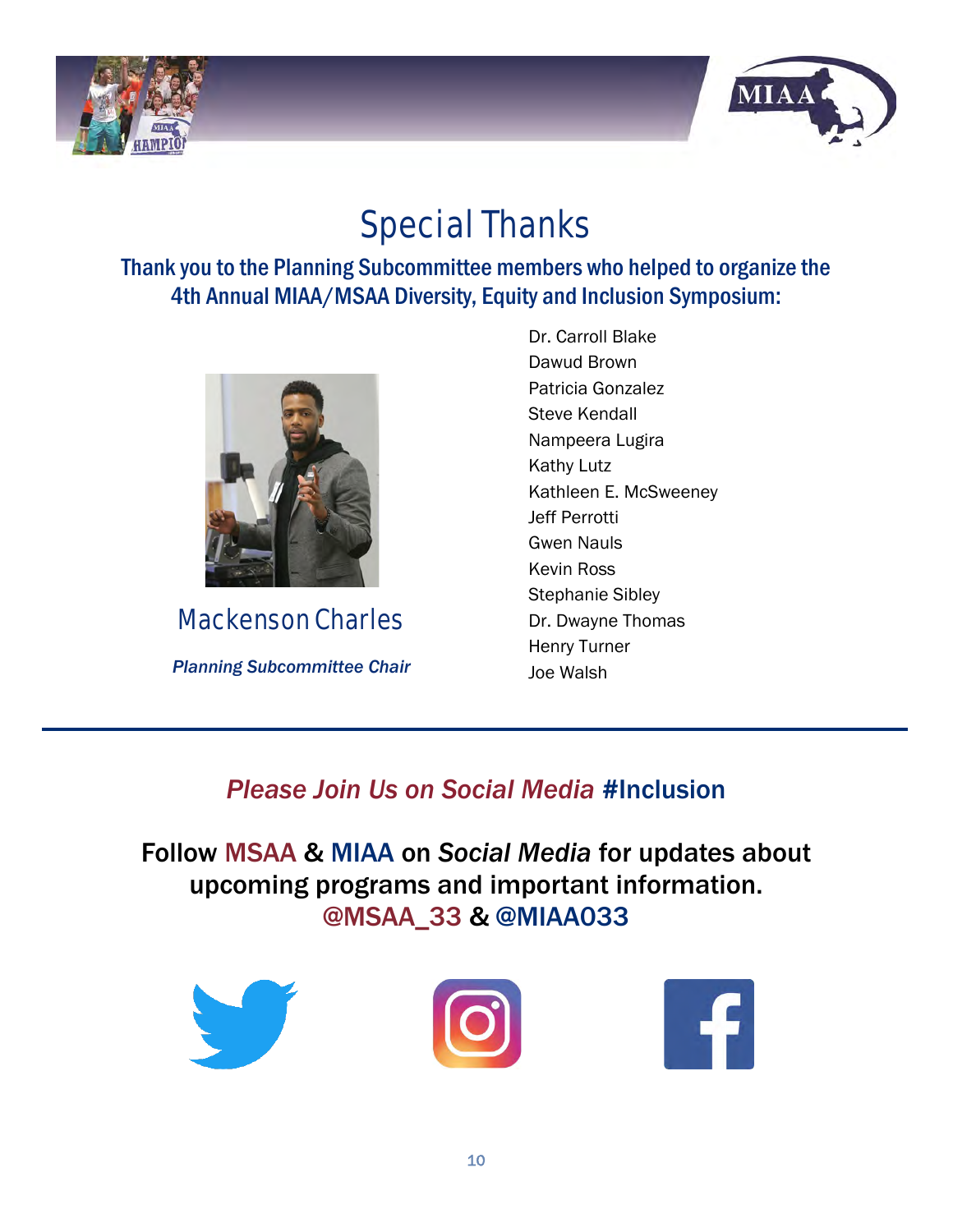



## Professional Development Hours

### To receive Professional Development Hours for participation in the MIAA/MSAA Diversity, Equity & Inclusion Symposium, participants must complete the online post-conference evaluation. Please see below for additional details:

- A link to access the **post-conference evaluation** will be sent to all registered attendees following the conclusion of the event.
- Participants will have one week to complete the evaluation.
- During the Symposium, the presenters will provide two keywords. These keywords will be required in order to complete the online evaluation for Professional Development Hours credit.
- Once the evaluation and keywords are successfully submitted, a PD certificate will be emailed to the email address provided at the time of registration.
- If you have any questions about this process, please contact Ethel Kawesa at ekawesa@miaa.net.

### Your feedback is important!

*If you do not plan to pursue PD Hours following the Symposium, please consider completing the online evaluation to provide feedback that will assist in planning future events*.